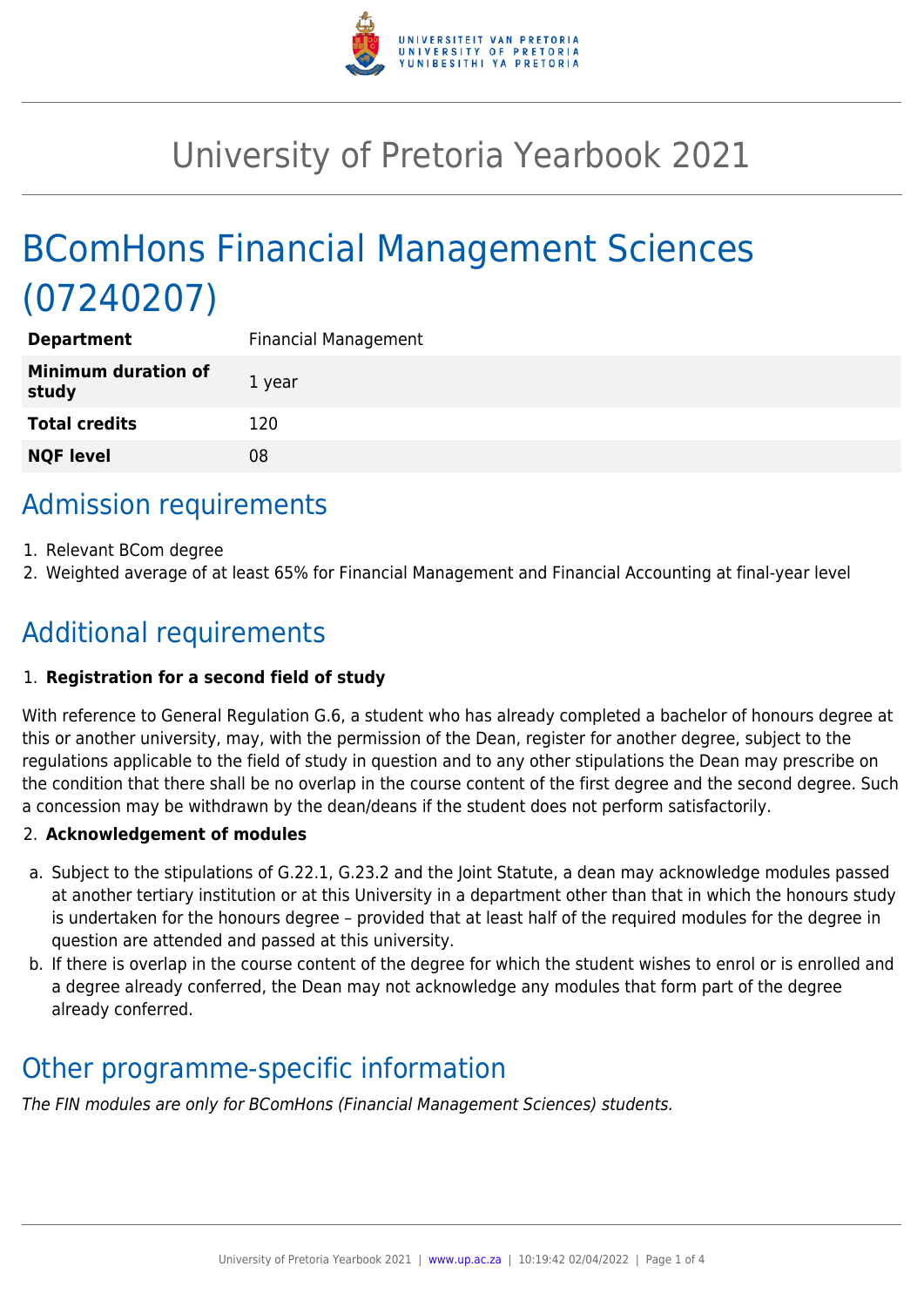

## Examinations and pass requirements

In calculating marks, General Regulation G12.2 applies.

Subject to the provisions of General Regulation G.26, a head of department determines, in consultation with the Dean

- when the honours examinations in his/her department will take place, provided that:
- i. honours examinations which do not take place before the end of the academic year must take place no later than 18 January of the following year, and all examination results must be submitted to Student Administration by 25 January; and
- ii. honours examinations which do not take place before the end of the first semester may take place no later than 15 July, and all examination results must be submitted to Student Administration on or before 18 July.
- whether a candidate will be admitted to a supplementary examination, provided that a supplementary examination is granted, only once in a maximum of two prescribed semester modules or once in one year module;
- supplementary examinations (if granted) cover the same subject matter as was the case for the examinations;
- NB: For the purpose of this provision, the phrase "not sit for an examination more than twice in the same subject" as it appears in General Regulation G.18.2, implies that a candidate may not be admitted to an examination in a module, including a supplementary examination, more than three times.
- the manner in which research reports are prepared and examined in his/her department.

**NB**: Full details are published in each department's postgraduate information brochure, which is available from the relevant head of department. The minimum pass mark for a research report is 50%. The provisions regarding pass requirements for dissertations contained in General Regulation G.12.2 apply mutatis mutandis to research reports.

Subject to the provisions of General Regulation G.12.2.1.3, the subminimum required in subdivisions of modules is published in the study guides, which is available from the relevant head of department.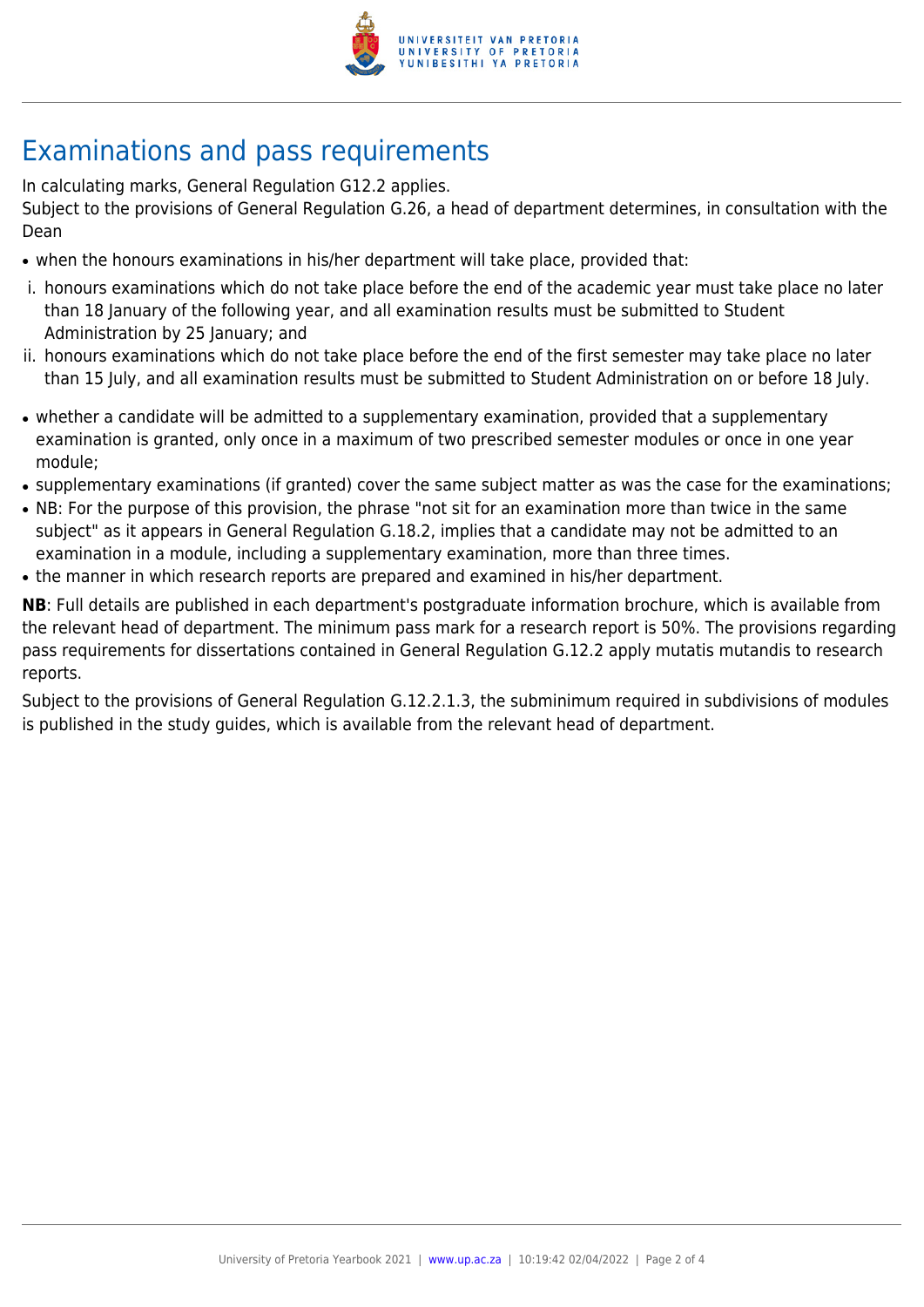

## Curriculum: Final year

**Minimum credits: 120**

## **Core modules**

## **Advanced corporate finance 701 (FIN 701)**

| <b>Module credits</b>         | 30.00                                                                |
|-------------------------------|----------------------------------------------------------------------|
| <b>NQF Level</b>              | 08                                                                   |
| <b>Service modules</b>        | Faculty of Engineering, Built Environment and Information Technology |
| <b>Prerequisites</b>          | FBS 320 or FBS 300 and FRK 311, FRK 321 or FRK 300                   |
| <b>Contact time</b>           | 1 lecture per week                                                   |
| <b>Language of tuition</b>    | Module is presented in English                                       |
| <b>Department</b>             | <b>Financial Management</b>                                          |
| <b>Period of presentation</b> | Year                                                                 |
|                               |                                                                      |

### **Module content**

\*Only for BComHons: Financial Management Sciences and Investment Management students. Objectives of financial management; Risk and return; Required rate of return and the cost of capital; Capital structure theory; Valuation; Capital investment decisions; Leasing; Dividend decision and long-term financing; Economic value added; Sustainable growth; Convertible bonds; Financial analysis; Financial planning and control; Mergers and acquisitions; Working capital management; Foreign trade and foreign exchange; International investments and International treasury; Aspects of behavioural corporate finance.

## **Strategic management accounting 702 (FIN 702)**

| <b>Module credits</b>         | 30.00                          |
|-------------------------------|--------------------------------|
| <b>NQF Level</b>              | 08                             |
| <b>Prerequisites</b>          | No prerequisites.              |
| <b>Contact time</b>           | 1 lecture per week             |
| <b>Language of tuition</b>    | Module is presented in English |
| <b>Department</b>             | <b>Financial Management</b>    |
| <b>Period of presentation</b> | Year                           |

### **Module content**

\*Only for BComHons: Financial Management Sciences students.

Setting objectives; Appraising the environment; Position appraisal and analysis; Evaluating strategic options; Implementing and controlling plans.

## **Corporate performance and risk management 703 (FIN 703)**

| <b>Module credits</b> | 30.00 |
|-----------------------|-------|
| <b>NQF Level</b>      | 08    |